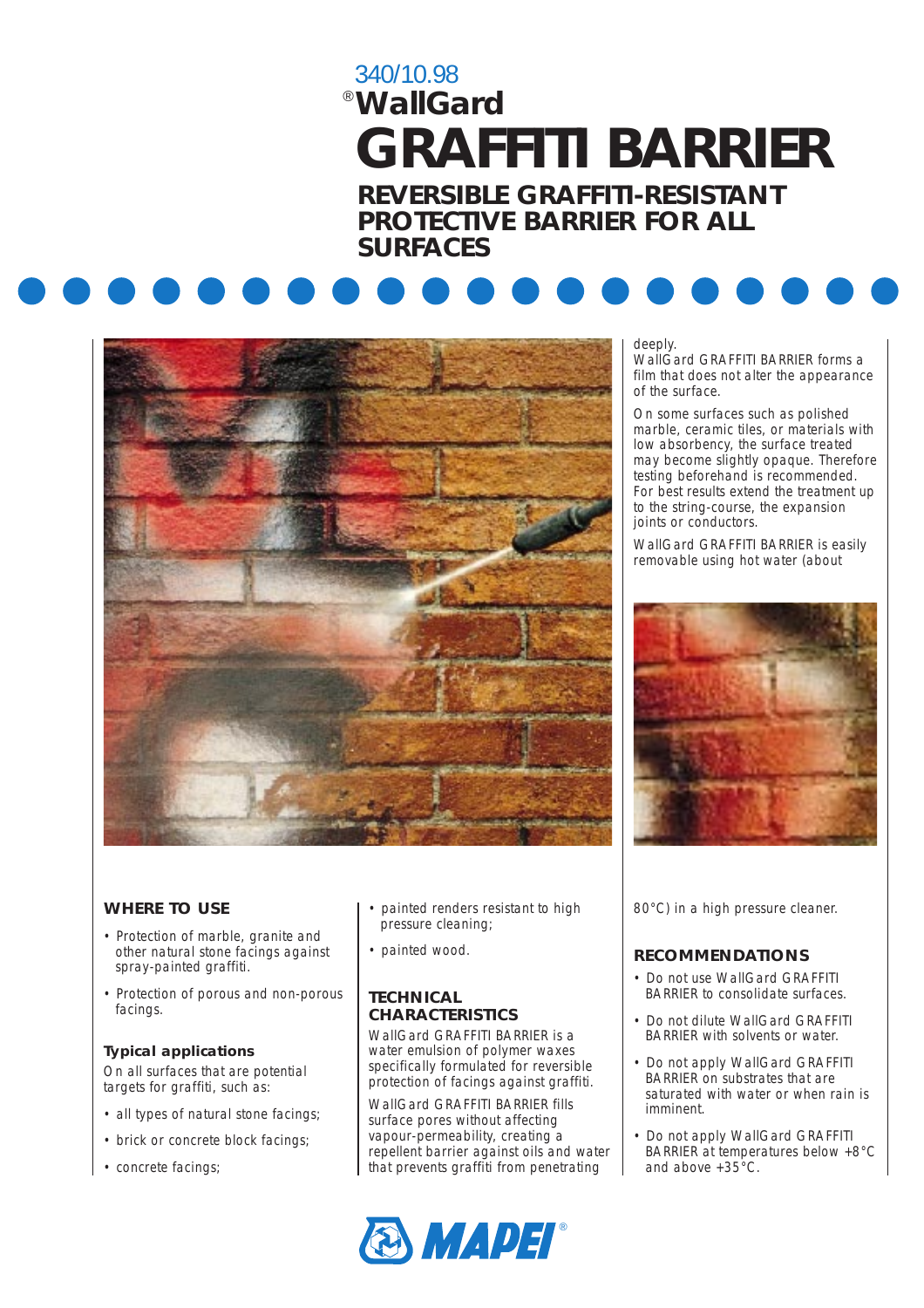

*Using a high-pressure cleaner on granite treated with WallGard GRAFFITI BARRIER*

*Cleaning concrete treated with WallGard GRAFFITI BARRIER*

## **HOW TO USE Preparing the substrate**

The surface to be treated with WallGard GRAFFITI BARRIER must be perfectly clean and solid. Completely remove dirt, dust, grease, oil, and saline efflorescence by sanding, sandblasting or high-pressure cleaning.

Wait several hours before applying WallGard GRAFFITI BARRIER, which can be applied even when the substrate is slightly damp.

## **Preparing the WallGard GRAFFITI BARRIER**

WallGard GRAFFITI BARRIER is ready

to use and should not be diluted with water or solvents.

#### **Application procedure**

WallGard GRAFFITI BARRIER can be applied with brush, roller or spray. The latter is preferable for rough or irregular surfaces. For thorough impregnation WallGard GRAFFITI BARRIER should be applied to saturation in a single coat.

On very porous surfaces, apply a second coat, if needed, 20 minutes later at 20°C.

#### **Graffiti removal**

Graffiti can be removed from surfaces treated with WallGard GRAFFITI BARRIER using hot water (about 80°C) in a high pressure cleaner. Traces of graffiti that have penetrated into the surface may be removed with MAPEI's WallGard GRAFFITI REMOVER GEL, a special detergent gel. (see Technical Data Sheet).

After removing the graffiti with highpressure cleaning, renew the protection with a new application of WallGard GRAFFITI BARRIER.

| <b>TECHNICAL DATA</b>          |                                        |
|--------------------------------|----------------------------------------|
| Consistency:                   | runny liquid                           |
| Colour:                        | milky white                            |
| Specific gravity:              | 0.98 $g/cm^{3}$                        |
| <b>Brookfield viscosity:</b>   | $30$ $c$ Ps                            |
| Dry solid content:             | 14%                                    |
| Storage:                       | 12 months in original sealed packaging |
| Health hazard, EC L. 88/379:   | no                                     |
| Inflammability:                | no                                     |
| <b>Customs class:</b>          | 3209 10 00                             |
| <b>APPLICATION DATA</b>        |                                        |
| Drying time:                   | 20 min. at 20°C                        |
| Application temperature range: | +8 $^{\circ}$ C to +35 $^{\circ}$ C    |
| Coverage:                      | 30 to 150 g/m <sup>2</sup>             |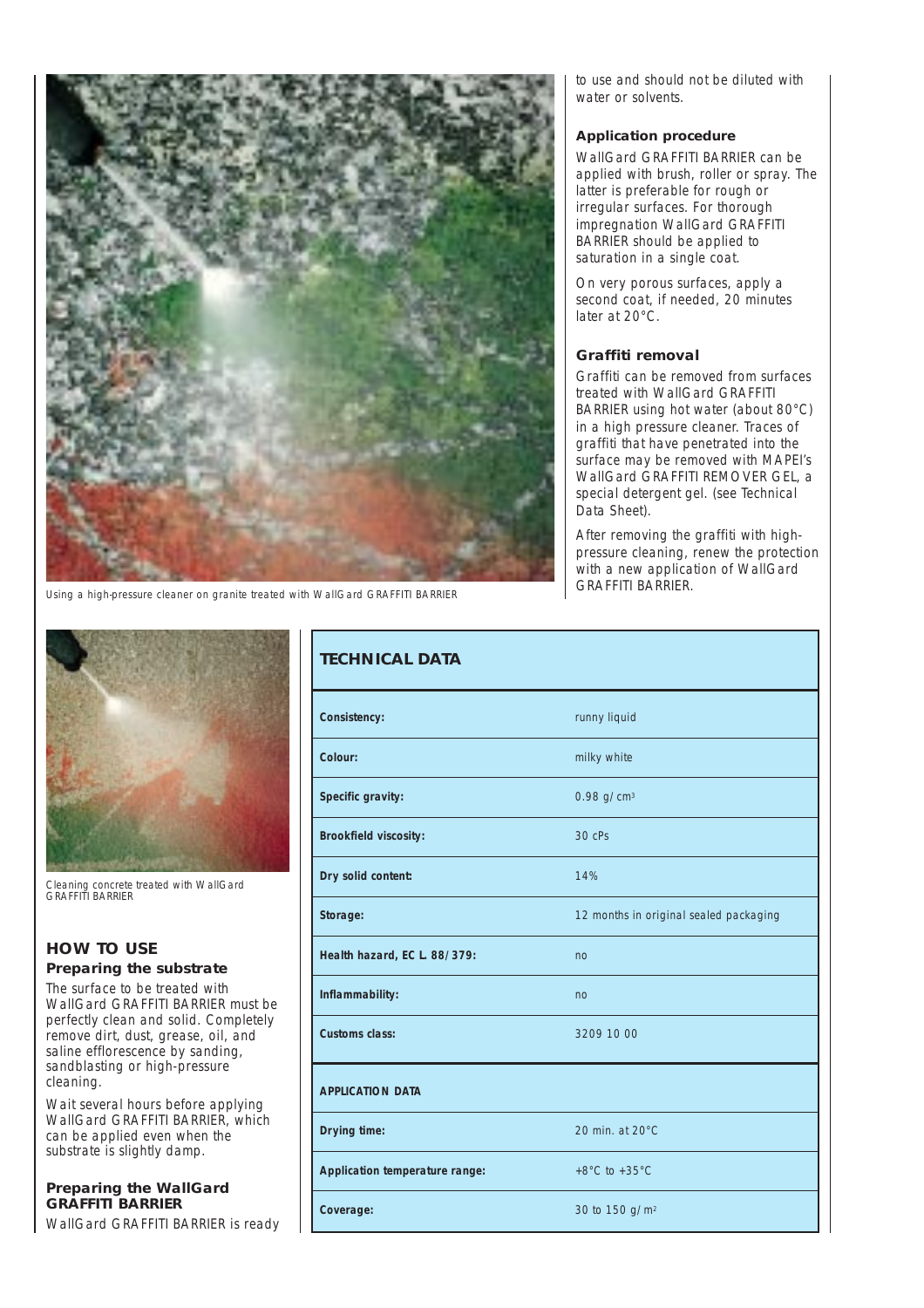

*Using a high-pressure cleaner on Carrara marble treated with WallGard GRAFFITI BARRIER*

#### **Cleaning**

Brushes, rollers and spray guns can be cleaned with water before the product dries.

#### **COVERAGE**

30 to 150 g/m2 per coat, depending on the porosity of the substrate.

# **PACKAGING**

5-kg and 20-kg buckets.

# **STORAGE**

In a dry place at a temperature between +5°C and +35°C.

# **WARNING**

*N.B. Although the technical details and recommendations contained in this report correspond to the best of our*



*knowledge and experience, all the above information must, in every case be taken as merely indicative and subject to confirmation after long-term practical applications; for this reason, anyone who intends to use the product must ensure beforehand that it is suitable for the envisaged application. In every case, the user alone is fully responsible for any consequences deriving from the use of the product.*

**N.B. FOR PROFESSIONAL USE ONLY**